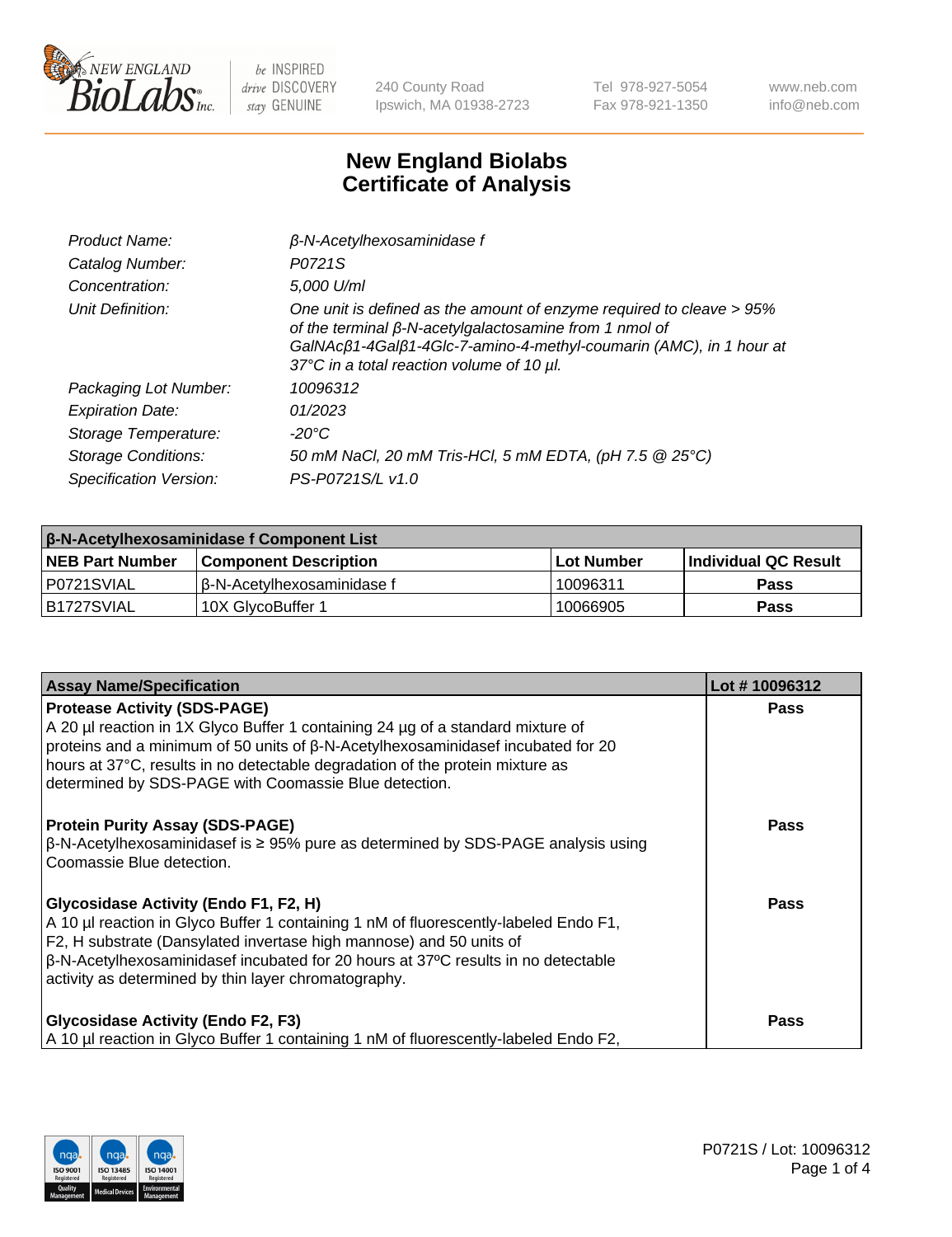

240 County Road Ipswich, MA 01938-2723 Tel 978-927-5054 Fax 978-921-1350 www.neb.com info@neb.com

| <b>Assay Name/Specification</b>                                                                                                                                                                                                                                                                                                                                | Lot #10096312 |
|----------------------------------------------------------------------------------------------------------------------------------------------------------------------------------------------------------------------------------------------------------------------------------------------------------------------------------------------------------------|---------------|
| F3 substrate (Dansylated fibrinogen biantennary) and 50 units of<br>β-N-Acetylhexosaminidasef incubated for 20 hours at 37°C results in no detectable<br>activity as determined by thin layer chromatography.                                                                                                                                                  |               |
| <b>Glycosidase Activity (PNGase F)</b><br>A 10 µl reaction in Glyco Buffer 1 containing 1 nM of fluorescently-labeled PNGase F<br>substrate (Fluoresceinated fetuin triantennary) and 50 units of<br>β-N-Acetylhexosaminidasef incubated for 20 hours at 37°C results in no detectable<br>activity as determined by thin layer chromatography.                 | Pass          |
| Glycosidase Activity (α-Glucosidase)<br>A 10 µl reaction in Glyco Buffer 1 containing 1 nM of fluorescently-labeled<br>α-Glucosidase substrate (Glcα1-6Glcα1-4Glc-AMC) and 50 units of<br>β-N-Acetylhexosaminidasef incubated for 20 hours at 37°C results in no detectable<br>activity as determined by thin layer chromatography.                            | Pass          |
| Glycosidase Activity (α-Neuraminidase)<br>A 10 µl reaction in Glyco Buffer 1 containing 1 nM of fluorescently-labeled<br>α-Neuraminidase substrate (Neu5Acα2-3Galβ1-3GlcNAcβ1-3Galβ1-4Glc-AMC) and 50 units<br>of β-N-Acetylhexosaminidasef incubated for 20 hours at 37°C results in no detectable<br>activity as determined by thin layer chromatography.    | <b>Pass</b>   |
| Glycosidase Activity (α1-2 Fucosidase)<br>A 10 µl reaction in Glyco Buffer 1 containing 1 nM of fluorescently-labeled<br>α-Fucosidase substrate (Fucα1-2Galβ1-4Glc-AMC) and 50 units of<br>$\beta$ -N-Acetylhexosaminidasef incubated for 20 hours at 37 $\degree$ C results in no detectable<br>activity as determined by thin layer chromatography.          | Pass          |
| Glycosidase Activity (α1-3 Fucosidase)<br>A 10 µl reaction in Glyco Buffer 1 containing 1 nM of fluorescently-labeled<br>α-Fucosidase substrate (Fucα1-3Galβ1-4GlcNAcβ1-3Galβ1-4Glc-AMC) and 50 units of<br>β-N-Acetylhexosaminidasef incubated for 20 hours at 37°C results in no detectable<br>activity as determined by thin layer chromatography.          | Pass          |
| Glycosidase Activity (a1-3 Galactosidase)<br>A 10 µl reaction in Glyco Buffer 1 containing 1 nM of fluorescently-labeled<br>α-Galactosidase substrate (Galα1-3Galβ1-4GlcNAc-AMC) and 50 units of<br>$\beta$ -N-Acetylhexosaminidasef incubated for 20 hours at 37 $\degree$ C results in no detectable<br>activity as determined by thin layer chromatography. | <b>Pass</b>   |
| Glycosidase Activity (α1-3 Mannosidase)<br>A 10 µl reaction in Glyco Buffer 1 containing 1 nM of fluorescently-labeled<br>α-Mannosidase substrate (Manα1-3Manβ1-4GlcNAc-AMC) and 50 units of                                                                                                                                                                   | Pass          |

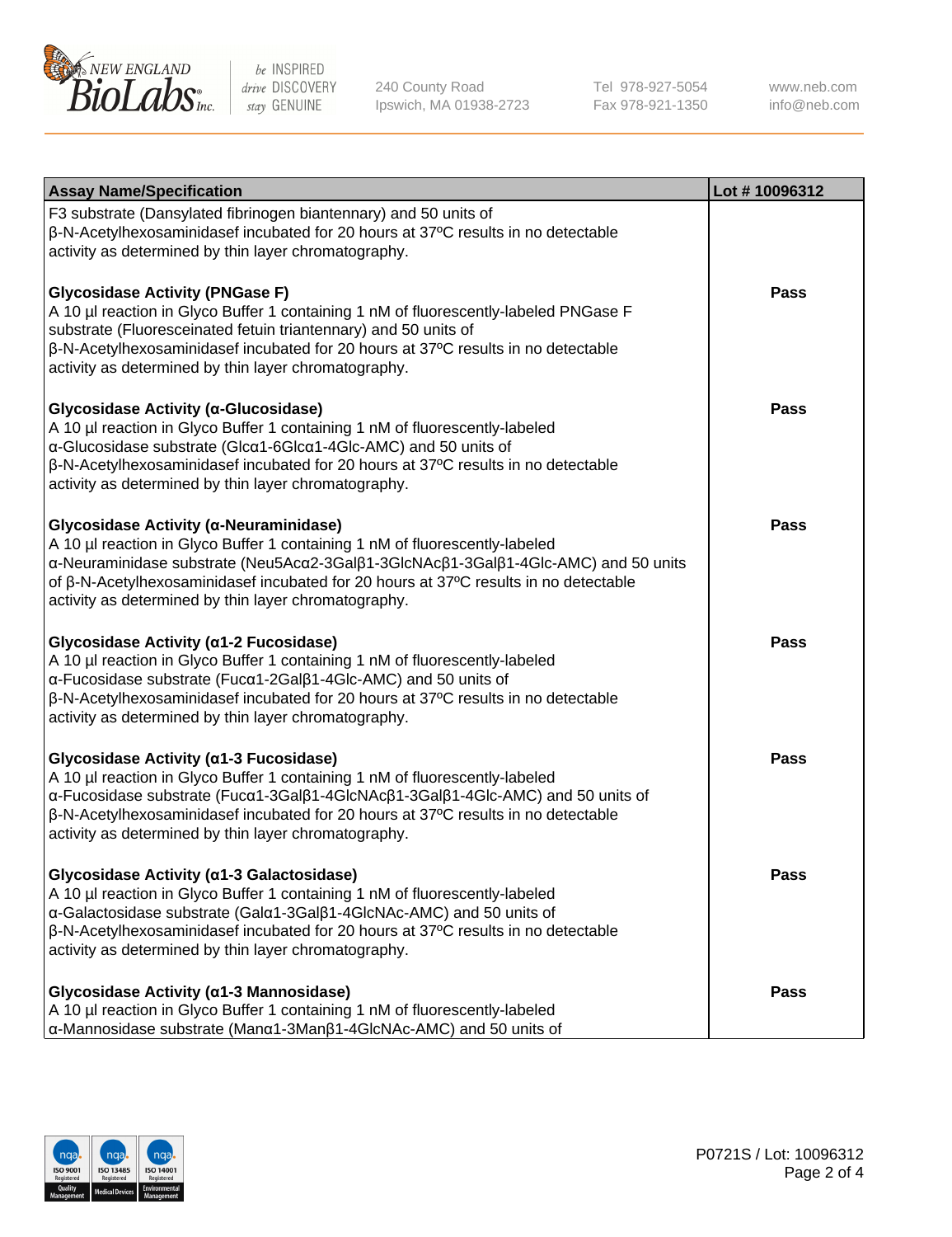

240 County Road Ipswich, MA 01938-2723 Tel 978-927-5054 Fax 978-921-1350

www.neb.com info@neb.com

| <b>Assay Name/Specification</b>                                                                                                                                                                                                                                                                                                                      | Lot #10096312 |
|------------------------------------------------------------------------------------------------------------------------------------------------------------------------------------------------------------------------------------------------------------------------------------------------------------------------------------------------------|---------------|
| β-N-Acetylhexosaminidasef incubated for 20 hours at 37°C results in no detectable<br>activity as determined by thin layer chromatography.                                                                                                                                                                                                            |               |
| Glycosidase Activity (a1-6 Galactosidase)<br>A 10 µl reaction in Glyco Buffer 1 containing 1 nM of fluorescently-labeled<br>α-Galactosidase substrate (Galα1-6Galα1-6Glcα1-2Fru-AMC) and 50 units of<br>β-N-Acetylhexosaminidasef incubated for 20 hours at 37°C results in no detectable<br>activity as determined by thin layer chromatography.    | Pass          |
| Glycosidase Activity (α1-6 Mannosidase)<br>A 10 µl reaction in Glyco Buffer 1 containing 1 nM of fluorescently-labeled<br>α-Mannosidase substrate (Manα1-6Manα1-6(Manα1-3)Man-AMC) and 50 units of<br>β-N-Acetylhexosaminidasef incubated for 20 hours at 37°C results in no detectable<br>activity as determined by thin layer chromatography.      | Pass          |
| Glycosidase Activity (β-Mannosidase)<br>A 10 µl reaction in Glyco Buffer 1 containing 1 nM of fluorescently-labeled<br>β-Mannosidase substrate (Manβ1-4Manβ1-4Man-AMC) and 50 units of<br>β-N-Acetylhexosaminidasef incubated for 20 hours at 37°C results in no detectable<br>activity as determined by thin layer chromatography.                  | <b>Pass</b>   |
| Glycosidase Activity (β-Xylosidase)<br>A 10 µl reaction in Glyco Buffer 1 containing 1 nM of fluorescently-labeled<br>β-Xylosidase substrate (Xylβ1-4Xylβ1-4Xylβ1-4Xyl-AMC) and 50 units of<br>β-N-Acetylhexosaminidasef incubated for 20 hours at 37°C results in no detectable<br>activity as determined by thin layer chromatography.             | <b>Pass</b>   |
| Glycosidase Activity (β1-3 Galactosidase)<br>A 10 µl reaction in Glyco Buffer 1 containing 1 nM of fluorescently-labeled<br>β-Galactosidase substrate (Galβ1-3GlcNAcβ1-4Galβ1-4Glc-AMC) and 50 units of<br>β-N-Acetylhexosaminidasef incubated for 20 hours at 37°C results in no detectable<br>activity as determined by thin layer chromatography. | <b>Pass</b>   |
| Glycosidase Activity (β1-4 Galactosidase)<br>A 10 µl reaction in Glyco Buffer 1 containing 1 nM of fluorescently-labeled<br>β-Galactosidase substrate (Galβ1-4GlcNAcβ1-3Galβ1-4Glc-AMC) and 50 units of<br>β-N-Acetylhexosaminidasef incubated for 20 hours at 37°C results in no detectable<br>activity as determined by thin layer chromatography. | <b>Pass</b>   |

This product has been tested and shown to be in compliance with all specifications.

One or more products referenced in this document may be covered by a 3rd-party trademark. Please visit <www.neb.com/trademarks>for additional information.